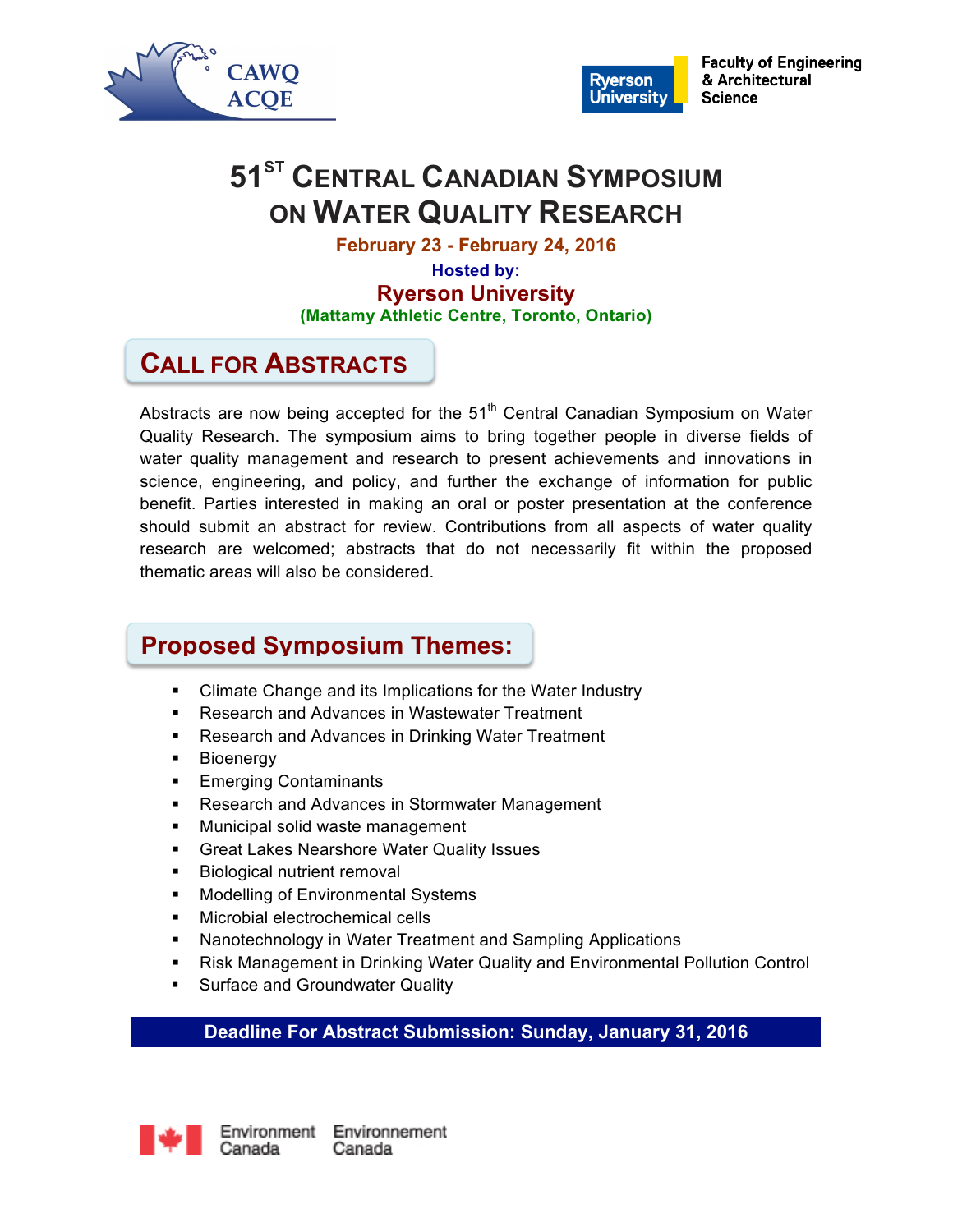



# **Student Awards Information**

**In order to compete for the Award**, authors should indicate if they are currently students or presenting graduate research on the Abstract Information Form.

In order to encourage student participation and showcase the talents of students conducting water quality research, there will be several awards for the students in both poster and presentation sessions:

- **Two Philip H. Jones Award**, cash prizes of \$300 to 1<sup>st</sup> place and \$200 to 2<sup>nd</sup> place winner. Both winners will have one-year membership in CAWQ and will get certificates acknowledging their performances.
- **Two awards for bioenergy and/or sludge management presentations**, cash prizes of \$300 to  $1^{st}$  place and \$200 to  $2^{nd}$  place winner. Both winners will get certificates acknowledging their performances.
- **Three awards for best three posters**, cash prizes of \$200 to the best three posters. Winners will get certificates acknowledging their performances.
- **Other awards will be disclosed shortly**

### **Note: all presenters will be required to register to attend the symposium.**

## **Abstract Submission Procedures**

Oral and poster presentations are being accepted. Oral presentations are limited to 20 minutes, discussion period inclusive. Each poster will be allocated a space of 48"x48"; please prepare your poster to fit within this space.

In order to facilitate production of the electronic book of abstracts for all attendees, please follow the abstract format guidelines below and within the Abstract Formatting Document. Please submit your information using one of these two options:

- **Option 1:** Online using our Online Abstract Template at http://www.cawq.ca/en/51c/
- **Option 2:** By email to the Symposium chair (elsayed.elbeshbishy@ryerson.ca). Please see the abstract guidelines below.

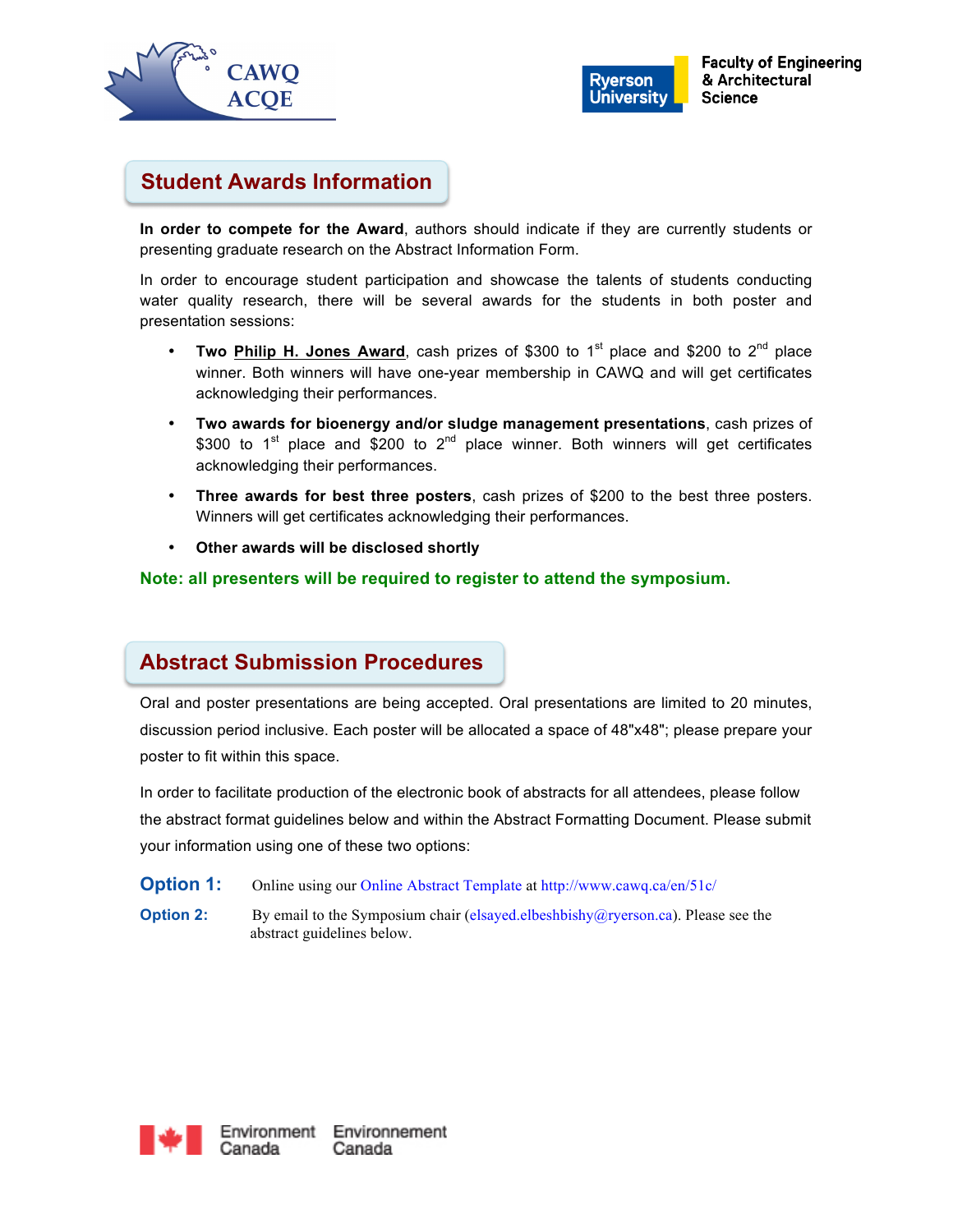



### **Registration**

Conference Registration Fees

|                       | Fee   |
|-----------------------|-------|
| CAWQ member           | \$120 |
| Non-member            | \$200 |
| Student (CAWQ member) | \$40  |
| Student (non-member)  | \$80  |
| Retired               |       |

Parking tickets are available (\$10/ticket), please indicate when you register if you need a parking ticket.

The Registration fee includes:

- Attendance at the symposium (plenary talk and poster session)
- Conference materials
- Lunch and reception

If you are non-member, the fee includes a one-year membership to the CAWQ

### **Abstract Guidelines**

The abstract must clearly demonstrate the project's contribution to the advancement in the field of water and/or wastewater quality research. It must illustrate that the project is well developed, that the general theory or experimental procedure has been established, and that some data have been collected and subjected to preliminary analysis. Late abstracts will be accepted on a caseby-case basis. Presenting authors will be contacted by end of January regarding abstract acceptance.

- Submitted abstracts should be limited to a maximum of 250 words (excluding title and author information)
- Abstracts should be single-spaced in Times New Roman font
- The title (bold 14 point font) should be centred at the top of the abstract
- Author names (normal 12 point font, all-caps) should be centred under the title
- Author affiliations (italicized 12 point font) should be noted numerically and left-aligned
- Presenting author name should be underlined, with email address in an endnote (normal 10 point font)
- Abstract text (normal 12 point font) should be left aligned, with the first paragraph appearing without indentation and subsequent paragraphs indented